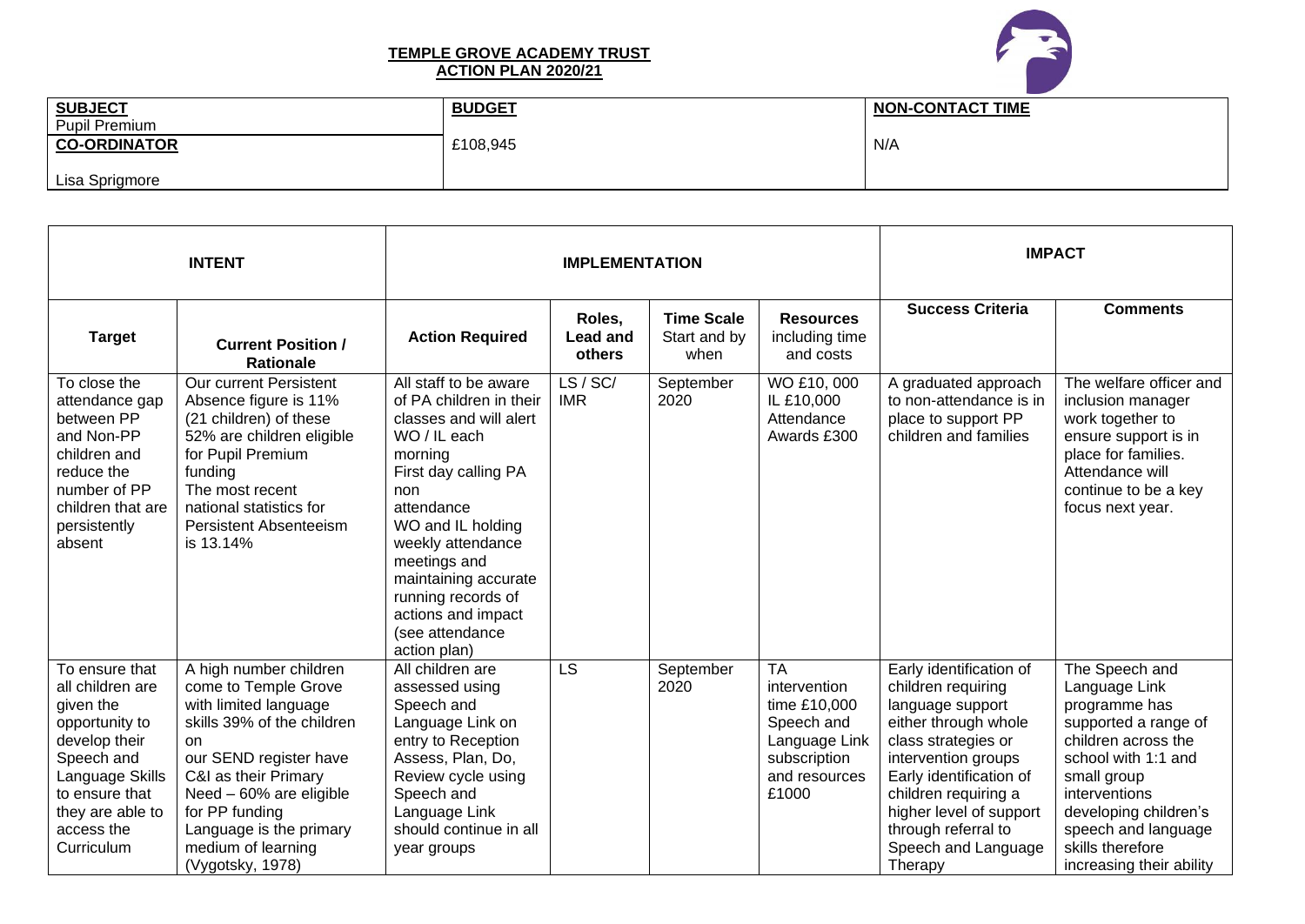| <b>INTENT</b>                                                                                                                            |                                                                                                                                                                                                                                                                                                                                                                        |                                                                                                                                                                                                                                                                                                                                                                                                                                                                            | <b>IMPLEMENTATION</b>                    |                                           | <b>IMPACT</b>                                                                                                                                                    |                                                                                                                                                                                                                                                                                                                                                                                                                                                                                                                                                                                                                                                                 |                                                                                                                                                                                                                                                                                      |
|------------------------------------------------------------------------------------------------------------------------------------------|------------------------------------------------------------------------------------------------------------------------------------------------------------------------------------------------------------------------------------------------------------------------------------------------------------------------------------------------------------------------|----------------------------------------------------------------------------------------------------------------------------------------------------------------------------------------------------------------------------------------------------------------------------------------------------------------------------------------------------------------------------------------------------------------------------------------------------------------------------|------------------------------------------|-------------------------------------------|------------------------------------------------------------------------------------------------------------------------------------------------------------------|-----------------------------------------------------------------------------------------------------------------------------------------------------------------------------------------------------------------------------------------------------------------------------------------------------------------------------------------------------------------------------------------------------------------------------------------------------------------------------------------------------------------------------------------------------------------------------------------------------------------------------------------------------------------|--------------------------------------------------------------------------------------------------------------------------------------------------------------------------------------------------------------------------------------------------------------------------------------|
| <b>Target</b>                                                                                                                            | <b>Current Position /</b><br><b>Rationale</b>                                                                                                                                                                                                                                                                                                                          | <b>Action Required</b>                                                                                                                                                                                                                                                                                                                                                                                                                                                     | Roles,<br><b>Lead and</b><br>others      | <b>Time Scale</b><br>Start and by<br>when | <b>Resources</b><br>including time<br>and costs                                                                                                                  | <b>Success Criteria</b>                                                                                                                                                                                                                                                                                                                                                                                                                                                                                                                                                                                                                                         | <b>Comments</b>                                                                                                                                                                                                                                                                      |
|                                                                                                                                          | Assess, Plan, Do,<br>Review cycle using<br>Speech and Language<br>Link is in place across the<br>school                                                                                                                                                                                                                                                                |                                                                                                                                                                                                                                                                                                                                                                                                                                                                            |                                          |                                           |                                                                                                                                                                  |                                                                                                                                                                                                                                                                                                                                                                                                                                                                                                                                                                                                                                                                 | to access the<br>curriculum. At times<br>this year, Covid<br>restrictions impacted<br>the way support could<br>be given. A focus on<br>Speech and Language<br>will be continued next<br>year.                                                                                        |
| To accelerate<br>progress in<br>Phonics,<br>Reading,<br>Writing and<br>Maths for PP<br>children, in<br>order to close<br>attainment gaps | Highly skilled senior and<br>middle leadership teams<br>are in place to support<br>teacher development and<br>to ensure that children have<br>access to good and<br>outstanding teaching in<br>order to close attainment<br>gaps<br>Research suggests that<br>teacher quality accounts for<br>30 percent of the variance<br>in student performance<br>(Hattie, J 2003) | Staff will be<br>supported to use<br>research based<br>interventions and<br>evidence produced<br>by the EEF to<br>accelerate the<br>children's learning<br>and understanding<br>Leaders will closely<br>monitor the progress<br>and attainment of PP<br>children to ensure<br>attainment gaps are<br>closing<br>Leaders will monitor<br>the quality of<br>teaching and<br>learning to ensure<br>that evidence based<br>practices are in place<br>to accelerate<br>progress | IR, EC, MB,<br>LS, KWE,<br>DM, SA,<br>cc | September<br>2020                         | £60,000 UPS /<br>Leadership<br>Scale staff to<br>support<br>teaching and<br>learning<br>across the<br>school and to<br>secure good to<br>outstanding<br>teaching | Good and Outstanding<br>teaching will be<br>observed throughout<br>the school through the<br>monitoring of<br>• lessons with<br>opportunity for<br>collaborative learning;<br>• interventions in Early<br>Years which support<br>speech and language<br>development;<br>• high quality verbal<br>and written feedback<br>which is utilised to<br>improve children's<br>learning;<br>• mastery learning<br>which enables children<br>to become proficient or<br>competent;<br>• the implementation<br>of metacognitive and<br>self regulation<br>approaches which help<br>pupils think about their<br>own learning more<br>explicitly, teaching<br>them specific | Through triangulation<br>there is evidence of<br>Good and Outstanding<br>teaching in the school.<br>Covid has had a<br>noticeable impact on<br>the attainment of<br>children. Targeted 1:1<br>and small group catch<br>up sessions are in<br>place which will<br>continue next year. |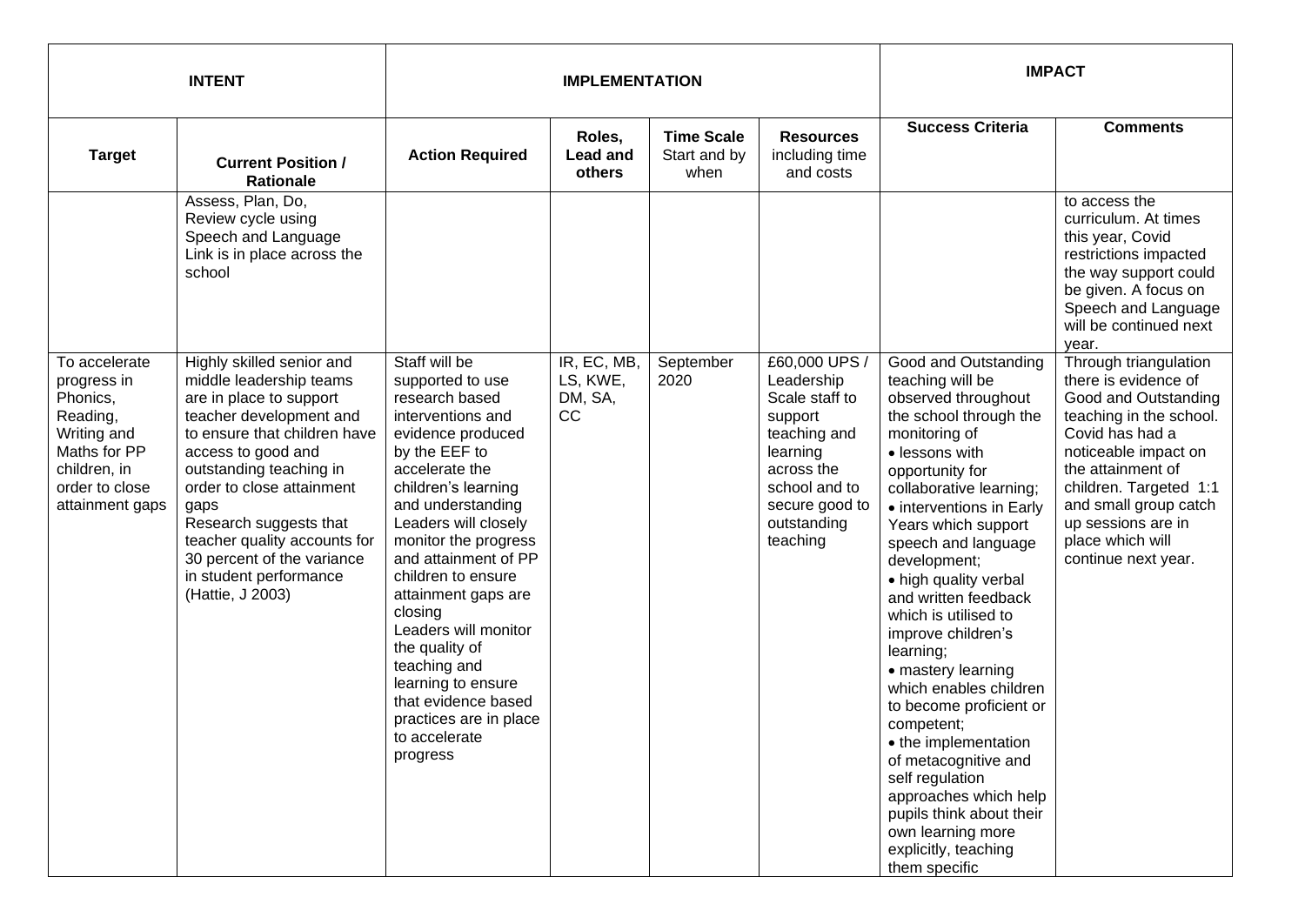| <b>INTENT</b>                                                                                                                                                                                 |                                                                                                                                                                                                                                                                                                                         | <b>IMPLEMENTATION</b>                                                                                                         |                                     |                                           |                                                                     | <b>IMPACT</b>                                                                                                                                                                                                                                                                                                                                                                                                                                                               |                                                                                                                                                                  |
|-----------------------------------------------------------------------------------------------------------------------------------------------------------------------------------------------|-------------------------------------------------------------------------------------------------------------------------------------------------------------------------------------------------------------------------------------------------------------------------------------------------------------------------|-------------------------------------------------------------------------------------------------------------------------------|-------------------------------------|-------------------------------------------|---------------------------------------------------------------------|-----------------------------------------------------------------------------------------------------------------------------------------------------------------------------------------------------------------------------------------------------------------------------------------------------------------------------------------------------------------------------------------------------------------------------------------------------------------------------|------------------------------------------------------------------------------------------------------------------------------------------------------------------|
| <b>Target</b>                                                                                                                                                                                 | <b>Current Position /</b><br><b>Rationale</b>                                                                                                                                                                                                                                                                           | <b>Action Required</b>                                                                                                        | Roles,<br><b>Lead and</b><br>others | <b>Time Scale</b><br>Start and by<br>when | <b>Resources</b><br>including time<br>and costs                     | <b>Success Criteria</b>                                                                                                                                                                                                                                                                                                                                                                                                                                                     | <b>Comments</b>                                                                                                                                                  |
| To ensure                                                                                                                                                                                     | Research has shown                                                                                                                                                                                                                                                                                                      | Questionnaires sent                                                                                                           | LS / SC/SH                          | May 2020                                  | Play Therapy                                                        | strategies for planning,<br>monitoring and<br>evaluating their<br>learning;<br>• reading<br>comprehension<br>strategies which focus<br>the understanding of<br>written text such as<br>inferring meaning from<br>context; summarising<br>or identifying key<br>points; using graphic<br>or semantic<br>organisers; developing<br>questioning strategies;<br>and monitoring their<br>own comprehension<br>and identifying<br>difficulties themselves.<br>A graduated package | Play Therapist and                                                                                                                                               |
| adequate<br>support for<br>children who<br>may be<br>showing<br>emotional<br>distress<br>following the<br>COVID19<br>pandemic<br>(see separate<br>wellbeing action<br>plan - post<br>COVID19) | that parents are<br>reporting that their<br>children are displaying<br>signs of:<br>- increased anxiety<br>and depression;<br>- increased sense of<br>loss and fear;<br>- increased mood<br>swings or<br>becoming more<br>emotional;<br>- difficulty sleeping<br>or having<br>nightmares<br>(Andrew Hall<br>08.06.2020) | to<br>parents prior to wider<br>school<br>opening on<br>01.06.2020 to<br>gather information<br>regarding<br>necessary support |                                     |                                           | £3200<br><b>ELSA</b> course<br>and<br>additional<br>salary<br>£3000 | of support will be in<br>place<br>address children's<br>anxiety and to support<br>their<br>mental health and<br>wellbeing                                                                                                                                                                                                                                                                                                                                                   | <b>ELSA</b> sessions have<br>been instrumental in<br>supporting children<br>with their social,<br>emotional and mental<br>health. This support<br>will continue. |